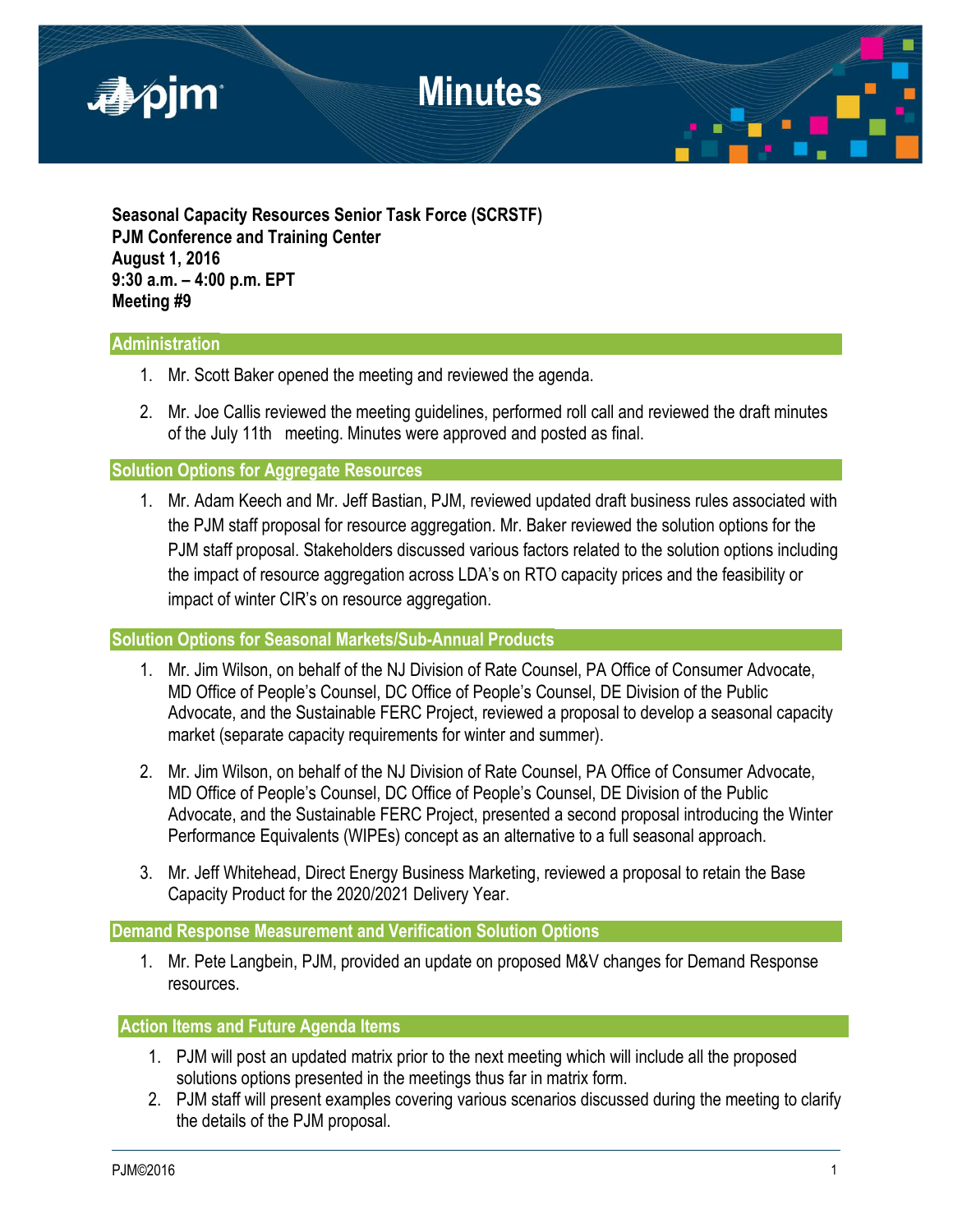

## **Future Meeting Dates**

| August 12, 2016    | $9:30$ a.m. $-4:00$ p.m.  | PJM Conference & Training Center/ WebEx |
|--------------------|---------------------------|-----------------------------------------|
| August 26, 2016    | $9:00$ a.m. $-12:00$ p.m. | PJM Conference & Training Center/ WebEx |
| September 8, 2016  | $9:30$ a.m. $-4:00$ p.m.  | PJM Conference & Training Center/ WebEx |
| September 23, 2016 | $9:30$ a.m. $-4:00$ p.m.  | PJM Conference & Training Center/ WebEx |
| October 14, 2016   | $9:30$ a.m. $-4:00$ p.m.  | PJM Conference & Training Center/ WebEx |
| October 26, 2016   | $9:30$ a.m. $-4:00$ p.m.  | PJM Conference & Training Center/ WebEx |
| November 16, 2016  | $9:30$ a.m. $-4:00$ p.m.  | PJM Conference & Training Center/ WebEx |
| November 29, 2016  | $9:30$ a.m. $-4:00$ p.m.  | PJM Conference & Training Center/ WebEx |
| December 19, 2016  | $9:30$ a.m. $-4:00$ p.m.  | PJM Conference & Training Center/ WebEx |

#### Author: B. Keshavamurthy

### **In Attendance (In Person)**

| <b>Last Name</b> | <b>First Name</b> | Company                                 | <b>Sector</b>             |
|------------------|-------------------|-----------------------------------------|---------------------------|
| Baker            | Scott             | PJM Interconnection, LLC                | Not Applicable            |
| <b>Barker</b>    | Jason             | Exelon Business Services Company, LLC   | <b>Transmission Owner</b> |
| <b>Bastian</b>   | Jeff              | PJM Interconnection, LLC                | Not Applicable            |
| Berner           | Aaron             | PJM Interconnection, LLC                | <b>Transmission Owner</b> |
| Borgatti         | Michael           | <b>Gabel and Associates</b>             | Not Applicable            |
| <b>Bruno</b>     | Pat               | PJM Interconnection, LLC                | Not Applicable            |
| Callis           | Joe               | PJM Interconnection, LLC                | Not Applicable            |
| Carmean          | Gregory           | <b>OPSI</b>                             | Not Applicable            |
| Ciabattoni       | Joe               | PJM Interconnection, LLC                | Not Applicable            |
| <b>Driscoll</b>  | Mary Ellen        | PJM Interconnection, LLC                | Not Applicable            |
| Fabiano          | Janell            | PJM Interconnection, LLC                | Not Applicable            |
| Falco            | Chris             | PJM Interconnection, LLC                | Not Applicable            |
| Falin            | Tom               | PJM Interconnection, LLC                | Not Applicable            |
| Fitch            | Neal              | NRG Power Marketing LLC                 | <b>Generation Owner</b>   |
| Foladare         | Kenneth           | <b>IMG Midstream LLC</b>                | <b>Generation Owner</b>   |
| Foster           | Joshua            | PJM Interconnection, LLC                | Not Applicable            |
| Griffiths        | Dan               | <b>Consumer Advocates of PJM States</b> | Not Applicable            |
| Guerry           | Katie             | EnerNOC, Inc.                           | Other Supplier            |
| Hagaman          | Derek             | <b>GT Power Group</b>                   | Not Applicable            |
| Hendrzak         | Chantal           | PJM Interconnection, LLC                | Not Applicable            |
| Johnson          | Carl              | Customized Energy Solutions, Ltd.*      | Not Applicable            |
| Kauffman         | <b>Brian</b>      | <b>NRG Curtailment Solutions</b>        | Other Supplier            |
| Keech            | Adam              | PJM Interconnection, LLC                | Not Applicable            |
| Keshavamurthy    | Bhavana           | PJM Interconnection, LLC                | Not Applicable            |
| Kilgallen        | Kevin             | Iberdrola                               | <b>Generation Owner</b>   |
| Kogut            | George            | New York Power Authority                | Other Supplier            |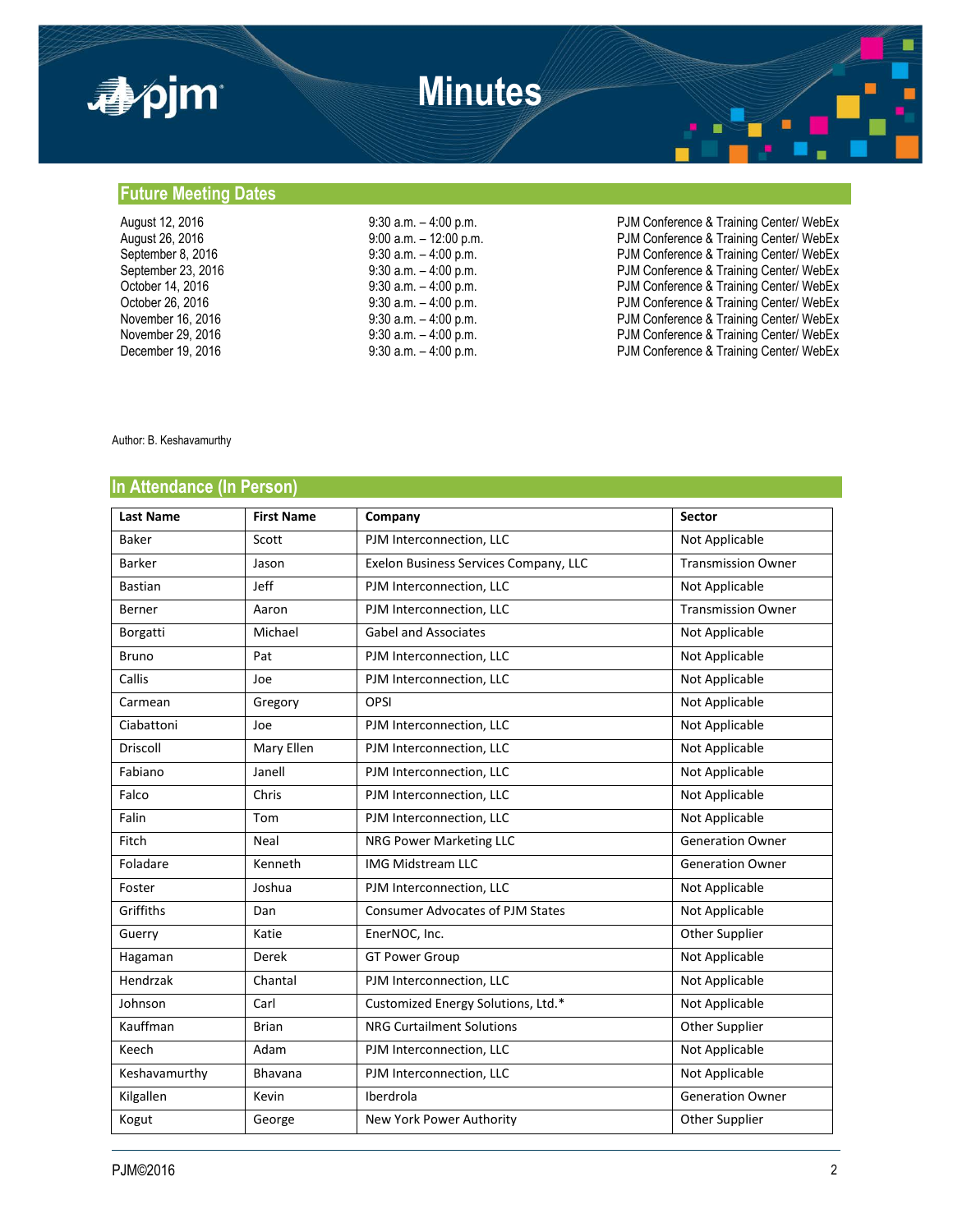

# **Minutes**

| Langbein      | Pete           | PJM Interconnection, LLC              | Not Applicable            |
|---------------|----------------|---------------------------------------|---------------------------|
| Loomis        | Harold         | PJM Interconnection, LLC              | Not Applicable            |
| Mabry         | David          | McNees Wallace & Nurick LLC           | Not Applicable            |
| Marzewski     | Skyler         | Monitoring Analytics, LLC             | Not Applicable            |
| Matheson      | Doug           | EnerNOC, Inc.                         | Other Supplier            |
| McCaffree     | Matthew        | Comverge Inc.                         | Not Applicable            |
| Melnyk        | Markian        | Atlantic Grid Operations A, LLC       | Other Supplier            |
| Pratzon       | David          | <b>GT Power Group</b>                 | Not Applicable            |
| Rocha-Garrido | Patricio       | PJM Interconnection, LLC              | Not Applicable            |
| Rutigliano    | Tom            | <b>Earth Networks</b>                 | Other Supplier            |
| Scarpignato   | David          | Calpine Energy Services, L.P.         | <b>Generation Owner</b>   |
| Scheidecker   | Paul           | PJM Interconnection, LLC              | Not Applicable            |
| Schuyler      | Ken            | PJM Interconnection, LLC              | Not Applicable            |
| Scoglietti    | <b>Barbara</b> | Tangent Energy Solutions, Inc.        | Other Supplier            |
| Sechrist      | Erin           | PJM Interconnection, LLC              | Not Applicable            |
| Stadelmeyer   | Rebecca        | PJM Interconnection, LLC              | Not Applicable            |
| Thomson       | Heather        | Mid-Atlantic Renewable Energy         | Not Applicable            |
| Whitehead     | Jeffrey        | Direct Energy Business Marketing, LLC | Other Supplier            |
| Wilson        | James          | <b>Wilson Energy Economics</b>        | Not Applicable            |
| Yannarell     | Dave           | Talen Energy Marketing, LLC           | <b>Generation Owner</b>   |
| Yu            | Joel           | <b>Rockland Electric Company</b>      | <b>Transmission Owner</b> |

### **In Attendance (WebEx / Teleconference)**

| <b>Last Name</b>          | <b>First Name</b> | Company                                       | <b>Sector</b>             |
|---------------------------|-------------------|-----------------------------------------------|---------------------------|
| Ainspan                   | Malcolm           | Energy Curtailment Specialists, Inc.          | Other Supplier            |
| Bhavaraju                 | Murty             | PJM Interconnection, LLC                      | Not Applicable            |
| <b>Bloom</b>              | David             | <b>Baltimore Gas and Electric Company</b>     | <b>Transmission Owner</b> |
| <b>Brodbeck</b>           | John              | EDP Renewables North America, LLC             | Other Supplier            |
| <b>Bruce</b>              | Susan             | McNees Wallace & Nurick LLC                   | Not Applicable            |
| <b>Bunch</b>              | Kevin             | EDF Trading North America, LLC                | Other Supplier            |
| Campbell                  | <b>Bruce</b>      | EnergyConnect, Inc.                           | Other Supplier            |
| Carroll                   | Rebecca           | PJM Interconnection, LLC                      | Not Applicable            |
| Chen                      | Jennifer          | Natural Resources Defense Council             | Not Applicable            |
| Chocarro<br>Aguirrebengoa | Iker              | E.ON Climate & Renewables North America, Inc. | <b>Generation Owner</b>   |
| Coll                      | Dan               | PJM Interconnection, LLC                      | Not Applicable            |
| Collins                   | Leonard           | State of Delaware                             | Not Applicable            |
| Cox                       | Jason             | Dynegy Power Marketing, Inc.                  | <b>Generation Owner</b>   |
| Cummings                  | <b>Brigid</b>     | PJM Interconnection, LLC                      | Not Applicable            |
| D'Alessandris             | Lou               | FirstEnergy Solutions Corp.                   | <b>Transmission Owner</b> |

Ē

m.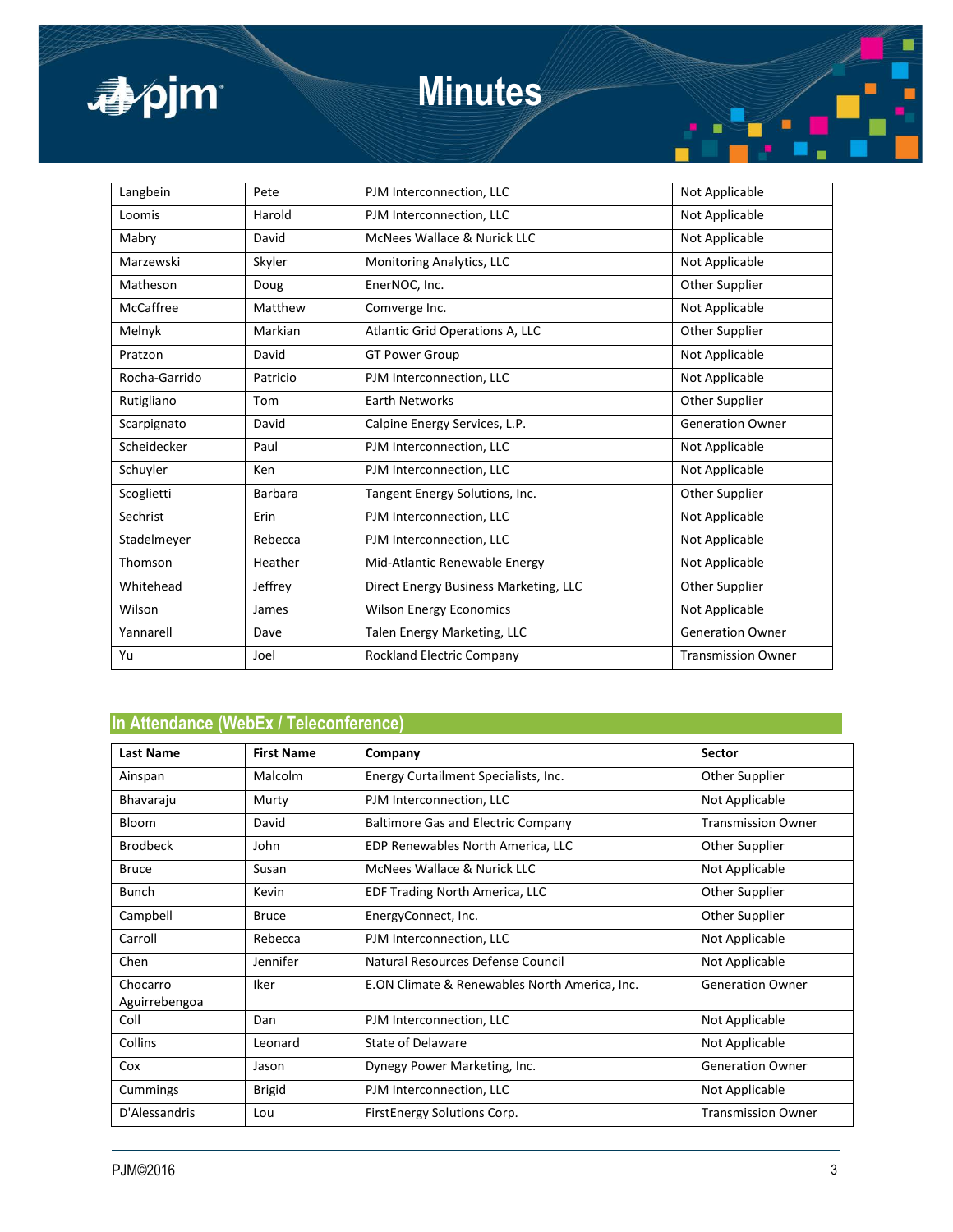

# **Minutes**

| davis            | connie       | City of Cleveland, DPU, Div of Cleveland Public Pwr | <b>Electric Distributor</b> |
|------------------|--------------|-----------------------------------------------------|-----------------------------|
| DeLosa           | Joseph       | DE Public Service Commission                        | Not Applicable              |
| Domian           | Christin     | Duquesne Light                                      | Other Supplier              |
| Doremus          | Steven       | EnerNOC, Inc.                                       | Other Supplier              |
| Eber             | Jim          | Exelon Business Services Company, LLC               | <b>Transmission Owner</b>   |
| Esposito         | Pati         | TransCanada Power Marketing Ltd.                    | Other Supplier              |
| Farber           | John         | DE Public Service Commission                        | Not Applicable              |
| Feldman          | Brett        | Navigant Consulting, Inc.                           | Not Applicable              |
| Fox              | Angela       | Wylan Energy, L.L.C.                                | Not Applicable              |
| Gebolys          | Debbie       | Public Utilities Commission of Ohio (The)           | Not Applicable              |
| Gilani           | Rehan        | ConEdison Energy, Inc.                              | Other Supplier              |
| Gledhill         | Andrew       | PJM Interconnection, LLC                            | Not Applicable              |
| Greening         | Michele      | Talen Energy Marketing, LLC                         | <b>Generation Owner</b>     |
| Greiner          | Gary         | PSEG Energy Resources and Trade LLC                 | Other Supplier              |
| Hanser           | Erik         | Michigan Public Service Commission                  | Not Applicable              |
| Hoatson          | Tom          | Riverside Generating, LLC                           | Other Supplier              |
| Horning          | Lynn         | Not identified                                      | Not Applicable              |
| Horstmann        | John         | Dayton Power & Light Company (The)                  | <b>Transmission Owner</b>   |
| Horton           | Dana         | Appalachian Power Company                           | <b>Transmission Owner</b>   |
| Hsia             | Eric         | PJM Interconnection, LLC                            | Not Applicable              |
| Hudis            | Gabriella    | Jersey Green Energy                                 | Other Supplier              |
| Hyzinksi         | Tom          | Talen Energy Marketing, LLC                         | <b>Generation Owner</b>     |
| Jablonski        | James        | Borough of Butler, Butler Electric Division         | <b>Electric Distributor</b> |
| Jackson          | Michaela     | <b>EDF Renewable Energy</b>                         | Not Applicable              |
| Jacobs           | Mike         | <b>Xtreme Power</b>                                 | Not Applicable              |
| Kaczanowski      | Marek        | <b>Baltimore Gas and Electric Company</b>           | <b>Transmission Owner</b>   |
| Karrasch         | <b>Kim</b>   | Interstate Gas Supply, Inc.                         | Other Supplier              |
| Kelly            | Stephen      | <b>Brookfield Energy Marketing LP</b>               | Other Supplier              |
| Kolo             | Elta         | <b>GTM</b>                                          | Not Applicable              |
| Lacy             | Catharine    | Dominion Virginia Power                             | Not Applicable              |
| LeBris Erffmeyer | Jacques      | Illinois Citizens Utility Board                     | <b>End User Customer</b>    |
| Lieberman        | Steven       | Old Dominion Electric Cooperative                   | Electric Distributor        |
| Ma               | Alex         | Invenergy, LLC                                      | <b>Generation Owner</b>     |
| Marton           | David        | FirstEnergy Solutions Corp.                         | <b>Transmission Owner</b>   |
| Matzen           | Jeff         | Dominion Retail, Inc.                               | Not Applicable              |
| McGuirk          | <b>Brian</b> | Direct Energy Business Marketing, LLC               | Other Supplier              |
| Midgley          | Sharon       | Exelon Business Services Company, LLC               | <b>Transmission Owner</b>   |
| Miller           | John         | Commonwealth Edison Company                         | <b>Transmission Owner</b>   |
| Mooney           | Molly        | PJM Interconnection, LLC                            | Not Applicable              |
| Ondayko          | <b>Brock</b> | Appalachain Power Company                           | <b>Transmission Owner</b>   |
| Ozkan            | Deniz        | Atlantic Grid Operations A, LLC                     | Other Supplier              |

É

▓